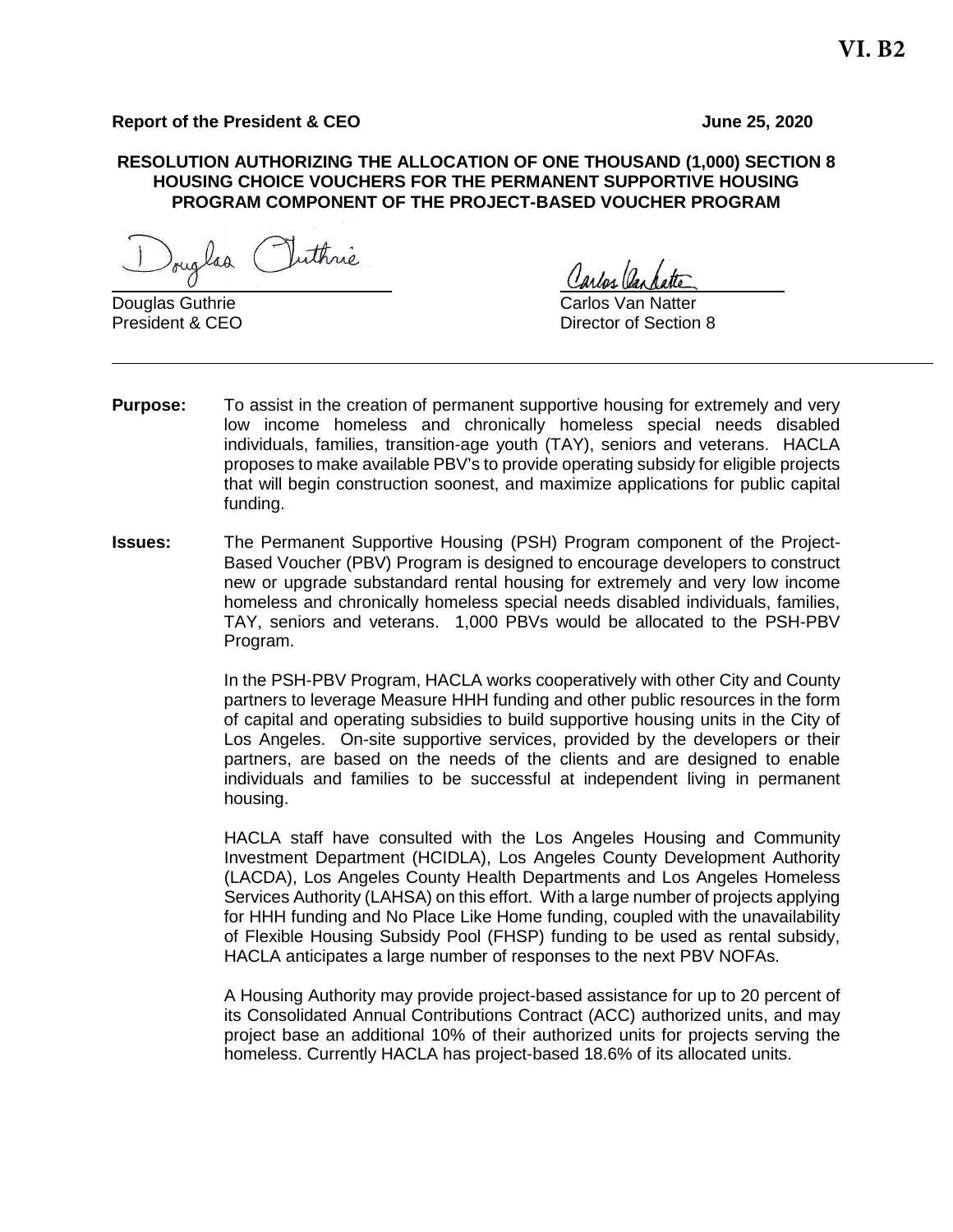### **Current Request**

In order to further assist the local collaborative effort to increase the number of Permanent Supportive Housing projects in the City, the Section 8 Department estimates that it has the capacity to commit 1,000 PBVs for projects that have capital funding committed, and are in an advanced state of readiness. HACLA requests to allocate 1,000 vouchers for the PSH PBV program, and intends to make these PBVs available to developers in PBV NOFAs published in 2021. These PBVs will count toward satisfying the commitment made by HACLA in the MOU with HCIDLA and the L.A. County Health Departments to award up to 5,000 PSH-PBVs over a five-year period. Due to the accelerated commitments, HACLA will actually award this figure in three years rather than five, and go beyond that initial figure to 6,000 PSH-PBVs.

### **Vision Plan: PLACE Strategy #4: Steward efforts to reduce and alleviate homelessness**

With Board approval, this proposal will result in 1,000 permanent supportive housing units reserved for housing the homeless and chronically homeless.

#### **PEOPLE Strategy #9: Increase access to mental health services including peer-to-peer support**

HACLA requires owners of PBV projects to provide supportive services to all PBV participants as a condition of the award of PBVs to the project, which includes access to mental health services.

# **PEOPLE Strategy #12: Improve access to physical health services**

HACLA requires owners of PBV projects to provide supportive services to all PBV participants as a condition of the award of PBVs to the project, which includes access to physical health services.

**Funding:** The Chief Administrative Officer confirms the following:

*Source of Funds:* Vouchers will be project-based from the existing allocation of 50,885 Section 8 Housing Choice Vouchers and paid for using Section 8 Housing Assistance Payments (HAP) funding.

*Budget and Program Impact:* The PBVs will provide monthly Section 8 Housing Assistance payments for 1,000 households for 20 years. Although the PBVs will be awarded to projects in 2021, HAP payments will not be made until the construction has been completed and the units are leased. The necessary funds will be available and included in the corresponding HACLA budget year.

**Environmental Review:** PBV projects are subject to environmental reviews conducted by the Responsible Entity for the City of Los Angeles, the Housing and Community Investment Department. Each project will be in compliance with NEPA and CEQA prior to the execution of AHAP contract.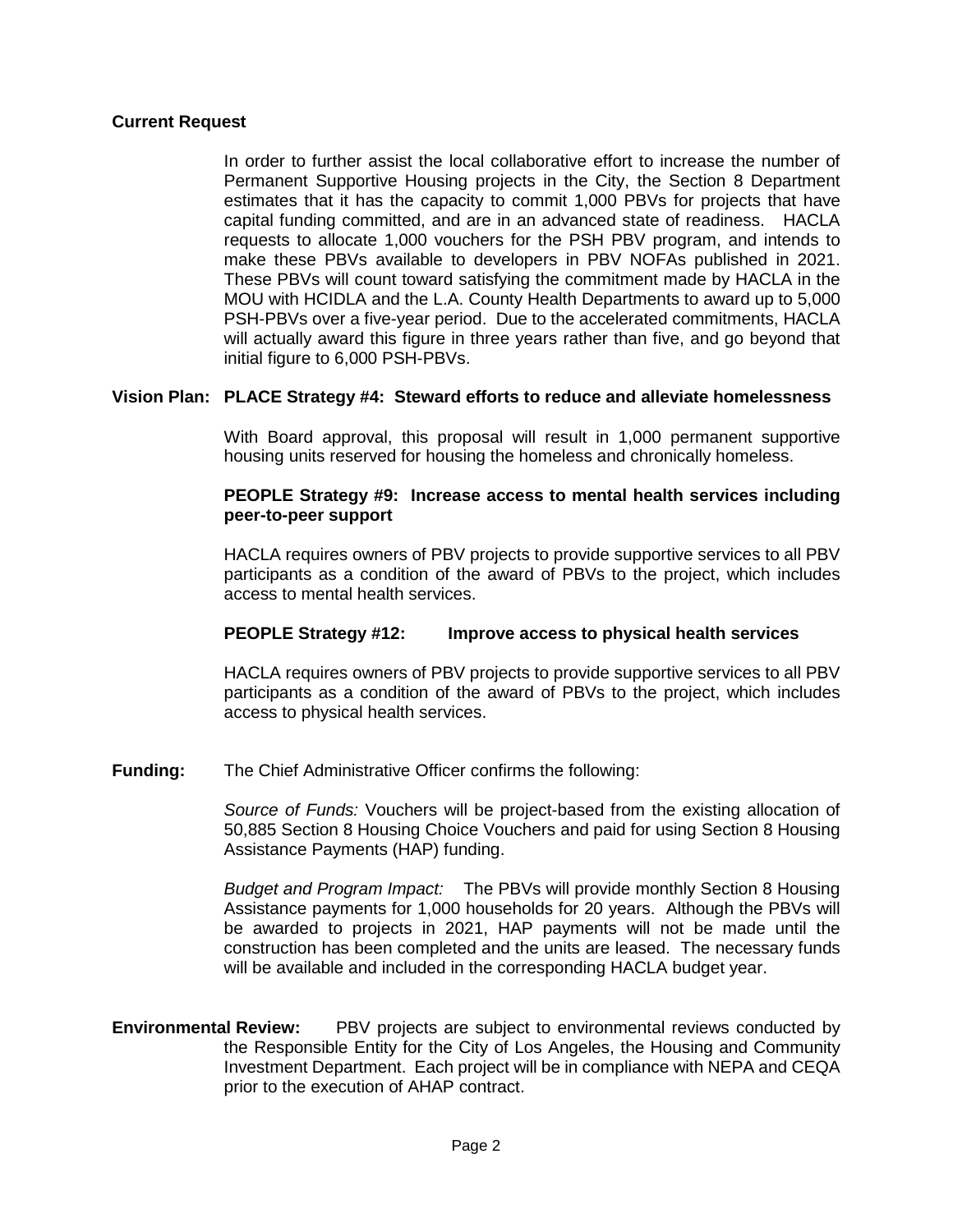**Section 3:** HACLA requires Economic Opportunity Plans (EOPs) in conformity with the requirements of its Section 3 Guide and Compliance Plan for the proposed projects during the NOFA submission. Developers must commit to comply with Section 3 requirements and work with general contractors who will fulfill their Section 3 requirements. Specific goals and targets will be agreed upon during hiring of the general contractor prior to project construction commencement.

**Attachments**: Resolution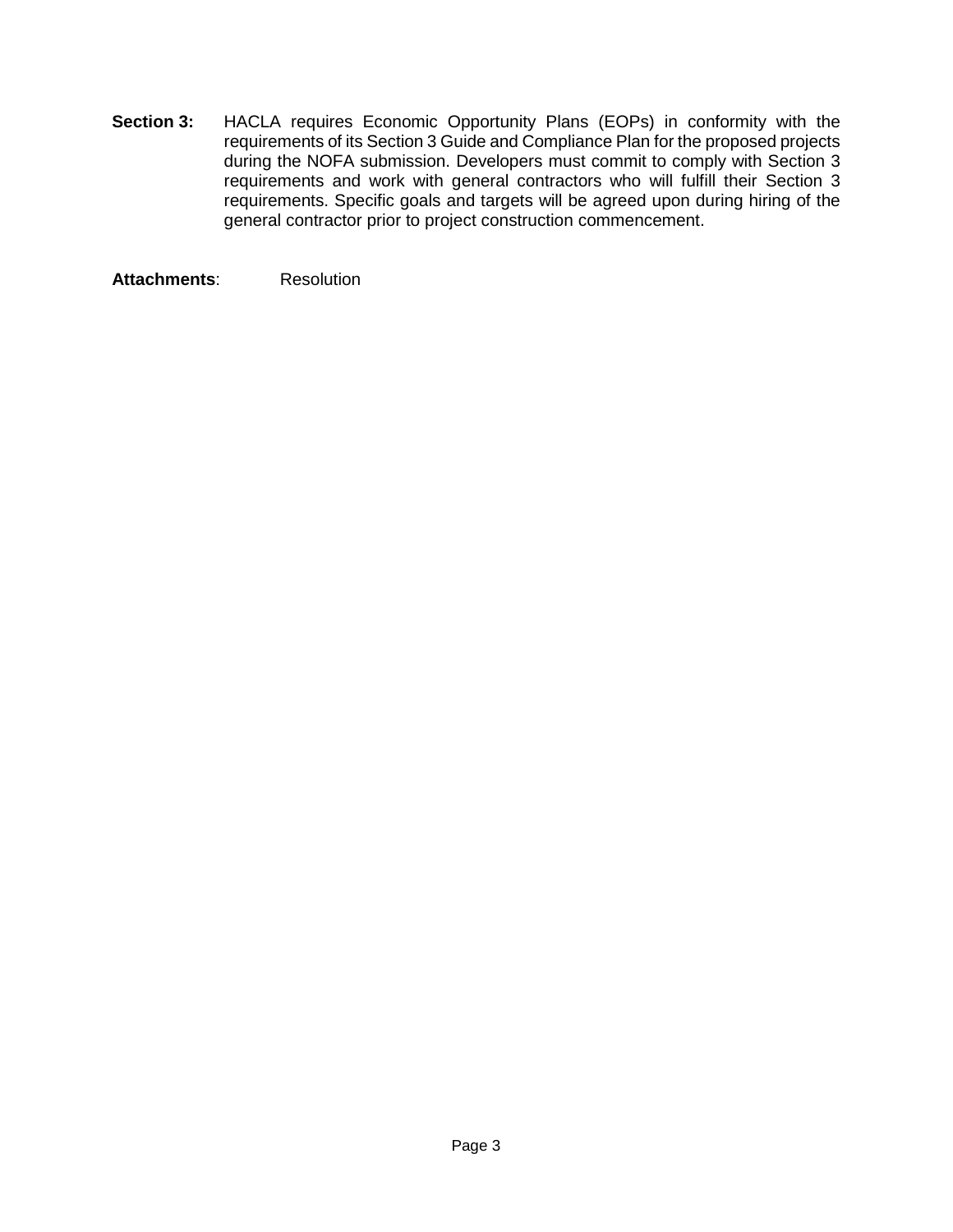## **RESOLUTION NO.\_\_\_\_\_\_\_\_\_\_\_\_**

## **RESOLUTION AUTHORIZING THE ALLOCATION OF ONE THOUSAND (1,000) SECTION 8 HOUSING CHOICE VOUCHERS FOR THE PERMANENT SUPPORTIVE HOUSING PROGRAM COMPONENT OF THE PROJECT-BASED VOUCHER PROGRAM**

**WHEREAS**, HACLA's Permanent Supportive Housing Program (PSHP) component of the Project-Based Voucher (PBV) Program provides operating subsidies to extremely and very low income homeless and chronically homeless special needs disabled individuals, families, transition-age youth, seniors and veterans combined with on-site supportive services; and

**WHEREAS**, the PSHP PBV Program is designed to encourage developers to construct new or upgrade substandard rental housing for these populations, and 1,000 PBVs would be allocated to the program; and

**WHEREAS,** HACLA works cooperatively with other City and County partners to leverage Measure HHH funding and other public resources in the form of capital and operating subsidies to build supportive housing units in the City of Los Angeles; and

**WHEREAS**, in the PSHP PBV Program, on-site supportive services, provided by the developers or their partners, are based on the needs of the clients and are designed to enable individuals and families to be successful at independent living in permanent housing; and

**WHEREAS**, HACLA desires to further assist the local collaborative effort to increase the number of permanent supportive housing units in the City; and

**WHEREAS**, due to the unavailability of other sources of operating funding, HACLA anticipates a large number of responses to the next PBV NOFAs; and

**WHEREAS,** this allocation of PBVs will count toward satisfying the commitment made by HACLA in the MOU with HCID and the L.A. County Health Departments to award up to 5,000 PSH-PBVs over a five-year period, and increase that commitment to 6,000 PSH-PBVs; and

**WHEREAS,** a Housing Authority may provide project-based assistance for up to 20 percent of the Consolidated Annual Contributions Contract (ACC) authorized units, and may project base an additional 10% of their authorized units for projects serving the homeless, and HACLA has project-based 18.6% of its allocated units.

- **/** / / / /
- 
- /
- / /
- /